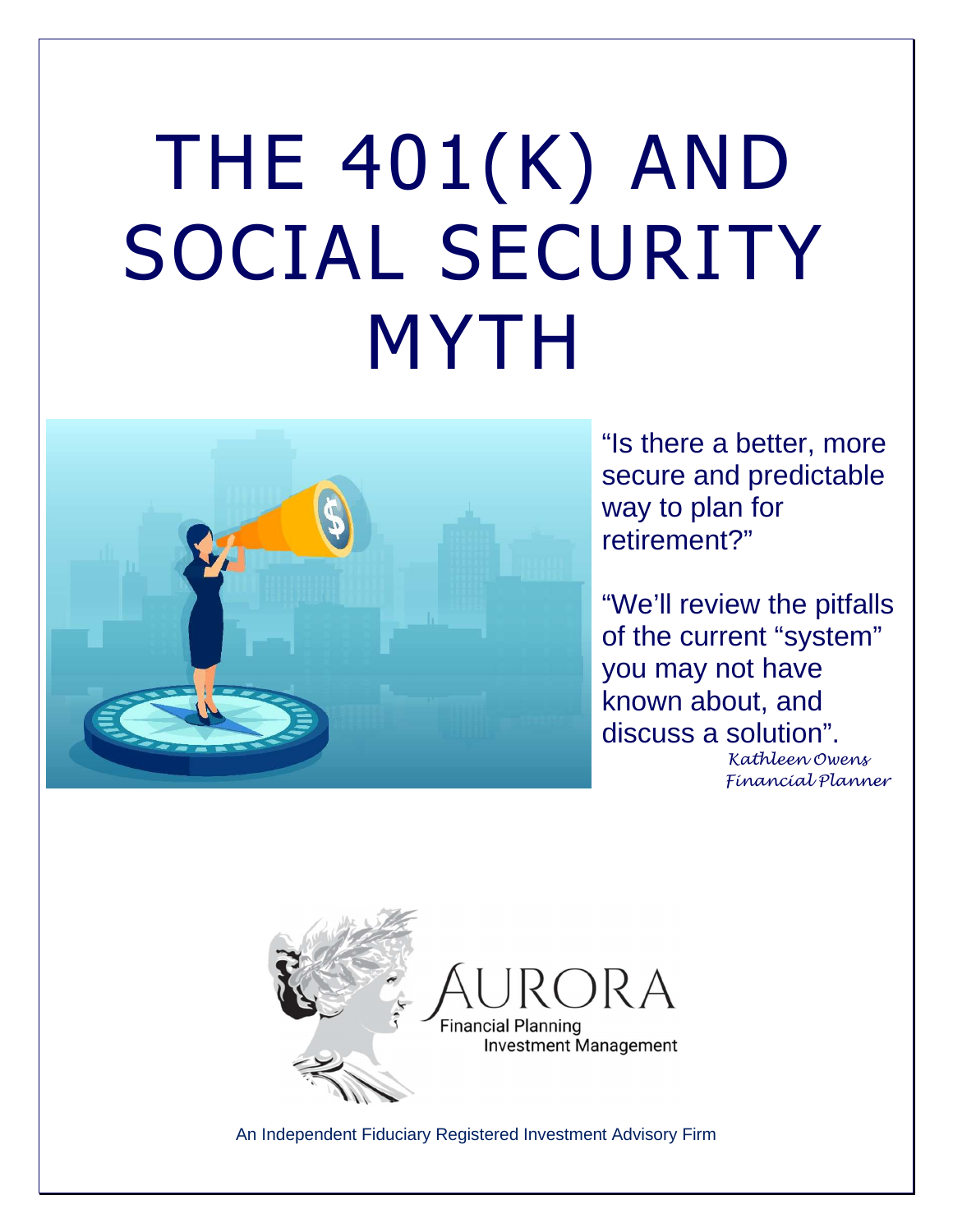# HOW THE 401(K) WAS CREATED

You may think that the 401(k) employer-sponsored retirement savings plan was a carefully crafted plan, created by our beloved congress to help citizens save for their eventual retirement. NOPE!

As a result of pressure by the public to reform pension abuse in the 1970's. Employers were now required to accept more responsibility of the management of their pension fund and could now be sued for mismanagement of their fund. As a result, the 401(k) morphed into a way for employers to transfer the responsibility of saving for retirement onto their employees.

Ted Benna, an employee benefits consultant, was the first to exploit the 401(k) section of the new ERISA code to help highly compensated employees save more of their earnings. He never imagined that the 401(k) would replace pensions and become the primary vehicle that so many Americans would use to save for retirement. He, along with other early promoters of the 401(k), originally envisioned it as a **supplement** to company pensions.

### Again, the 401(k) was never intended by its creators to be a workers' primary means of income replacement in retirement.

And, under the IRS code, the plan had to be available to all workers under the plan, not just the highly compensated. Companies began closing their pensions funds and transitioning their employees into a selfdirected 401(k) plan, where the lower-level employees had no experience or training on how to 'self-direct' their savings, and no requirement to participate. Many employees didn't contribute enough, or sadly some employees didn't contribute anything at all. Employees need lots of help and guidance, and even mandatory participation, but none of these are required for 401(k) plans.

**By age 55, you should have at least seven times your salary saved.**

Source: T Rowe Price

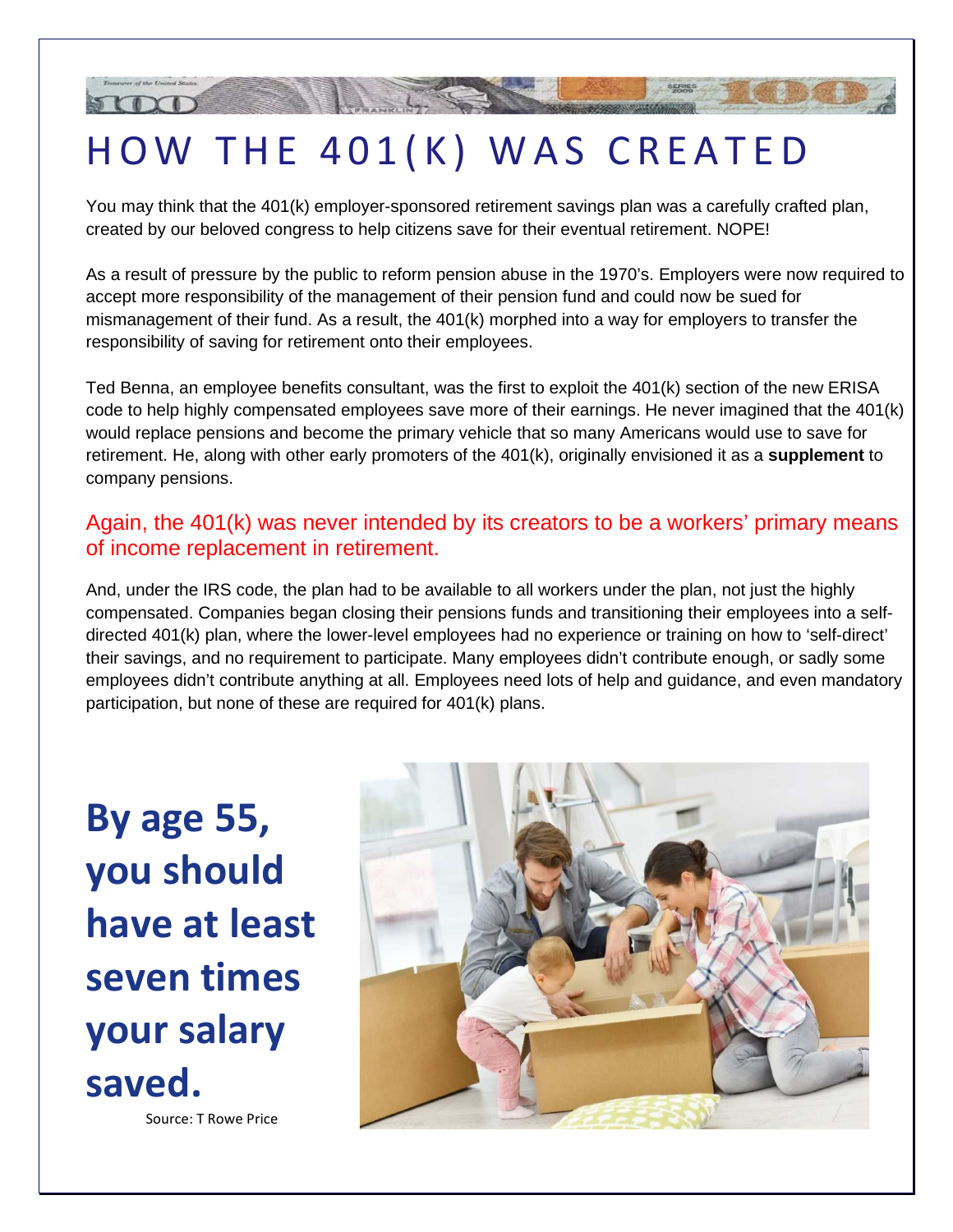**Take control of your future with the help of an investment adviser financial planner** 



"The Fiduciary Interpretation confirms the Commission's longstanding view that an investment adviser must, at all times, serve the best interest of its client and not subordinate its client's interest to its own". Jay Clayton – Chairman Securities and Exchange Commission



Contact our office now to learn more and how we help our clients. kathleen@aurorafinancialpim.com

Please visit our beautiful website! http://www.aurorafinancialpim.co m



# WHAT'S THE PROBLEM WITH 401(K) PLANS?

401(k) plans were not set-up to replace pensions. A pension is designed so that a guaranteed monthly amount is paid to a worker, once they leave the workforce, and the pensions payments are to be paid for the rest of the retired workers lifetime.

The traditional pension was funded primarily by the employer, not the employee. Now, very few employers currently offer pensions.

### PENSIONS VERSUS 401(K) PLANS

Government employees and union employees have the best pension plans. People in the private sector have an array of good or not-so-good 401(k) plans or no plan at all. For all private businesses in the U.S.A, only 50% of all workers have access to a defined contribution – 401(k) plan, through their employer.

### **Benefits of Pensions**

A pension is a better safety net than a 401(k) plan. The employee knows the amount of the monthly payment he/she will receive in "retirement".

A pension is set-up and overseen by investment professionals. The pension assumes the investment risk, not the employee.

Investment choices are selected by investment professionals.

The pension plan is protected by insurance if the employer goes bankrupt or the investments choices are not sufficient to fund the payments.

### **D R A W B A C K S O F A 401 (K) PLAN**

It is very helpful to have a retirement savings plan with an employer match as a workplace benefit. I believe we can do a much better job to put safeguards in place to improve the success of each 401(k) plan or any other type of plan.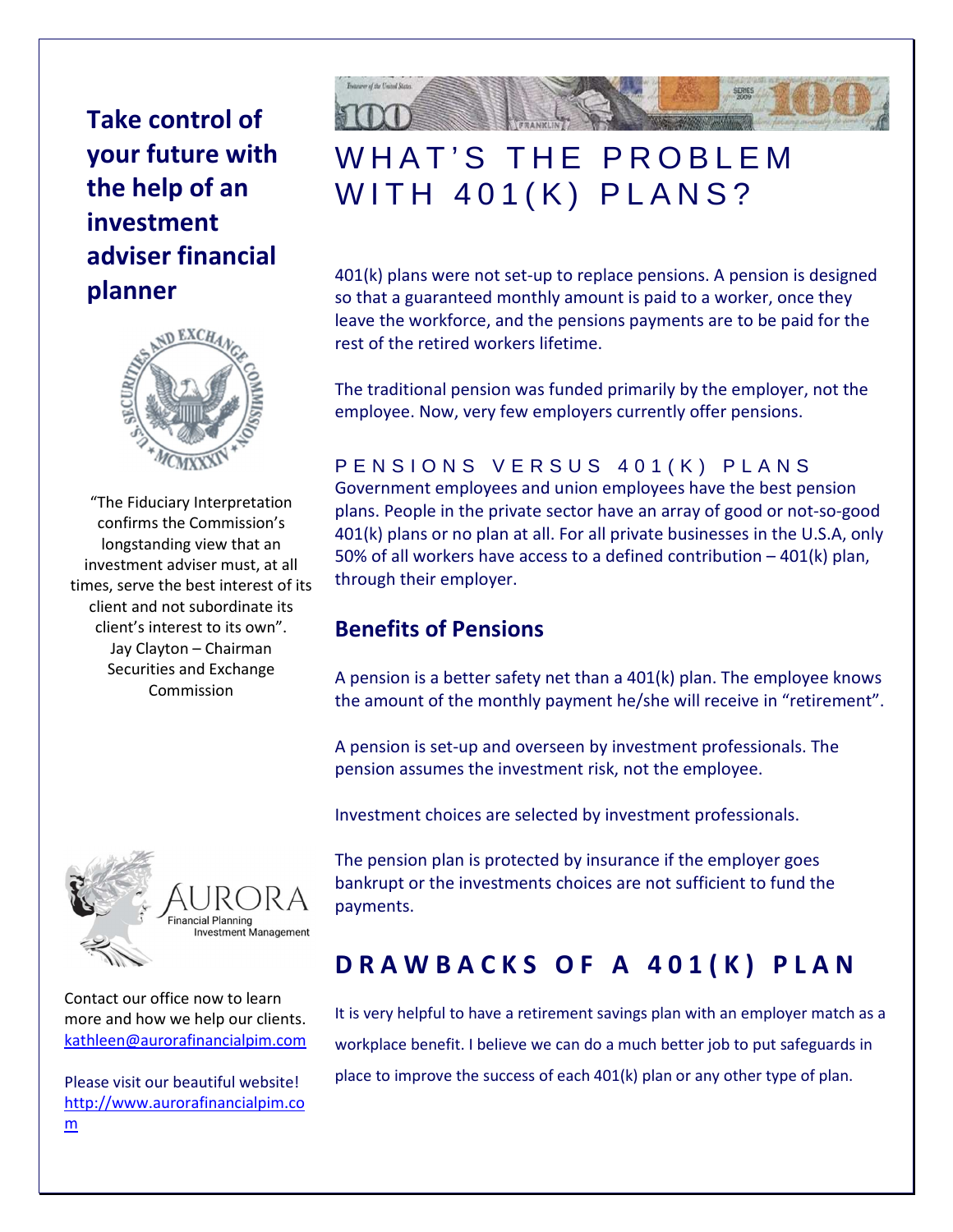# DRAWBACKS OF A 401(K) PLAN

- **The responsibility of saving and investing is the sole responsibility of the employee**. An employee is not required to save for retirement. However, some employer have implemented automatic opting- in. Meaning the employee is automatically enrolled in the plan. The employee would have to "opt-out" to stop contributions going into their 401(k) account. This opt-in feature has increased employee participation.
- **Employees receive little guidance from their employer or from the investment advisor selected to oversee the 401(k) plan.** As defined in the rules of the plan, a 401(k) plan is "self-directed", meaning the employee 'directs' their own plan. The employee selects the mutual fund(s) he/she is going to invest in and the employee decides how much of their pre-tax salary they are going to save in the plan.
- **Employee ability and knowledge**: Most employees are not trained investment professionals, so they are not equipped to take on the responsibility of managing the most important investment account they will probably have in their lifetime.
- **Employees are allowed to take loans from their 401(k) plans**. Taking a loan from your 401(k) plan hurts your progress if you take a long time to repay the loan. All the time the money is not in the 401(k) plan you are missing out on any appreciation in value of the account and dividend payments which are then reinvested and able to appreciate in value as well. Of course, in an emergency you may have no other choice. You can "loan" yourself up to \$50,000 or 50% of your 401(k)-account balance, whichever is the lower amount. You are required to pay yourself interest on the 'loan". The interest is deposited back into your 401(k) account. But, one bad thing is, the interest you are paying yourself is after-tax money (that money has already been taxed). When you eventually withdrawal that money from your 401(k), it is taxed again. Double taxation of 401(k) loan interest becomes a meaningful cost when large amounts are borrowed and then repaid over multi-year periods. The loan *can* be a lower cost alternative means of accessing similar amounts of cash through bank/consumer loans or stopping the deposits into your plan for a **short time.** If you don't pay back the loan as scheduled, the money will then be considered table income by the IRS and you will be required to pay ordinary income tax on the funds.
- **401(k) plans have no guarantees**. Unlike a pension, a 401(k) plan has no built-in guarantee. It's completely up to the employee how well their plan might do. Even if the employee tries to do everything right, they may end up with a final balance that is insufficient to fund their retirement for the rest of their life.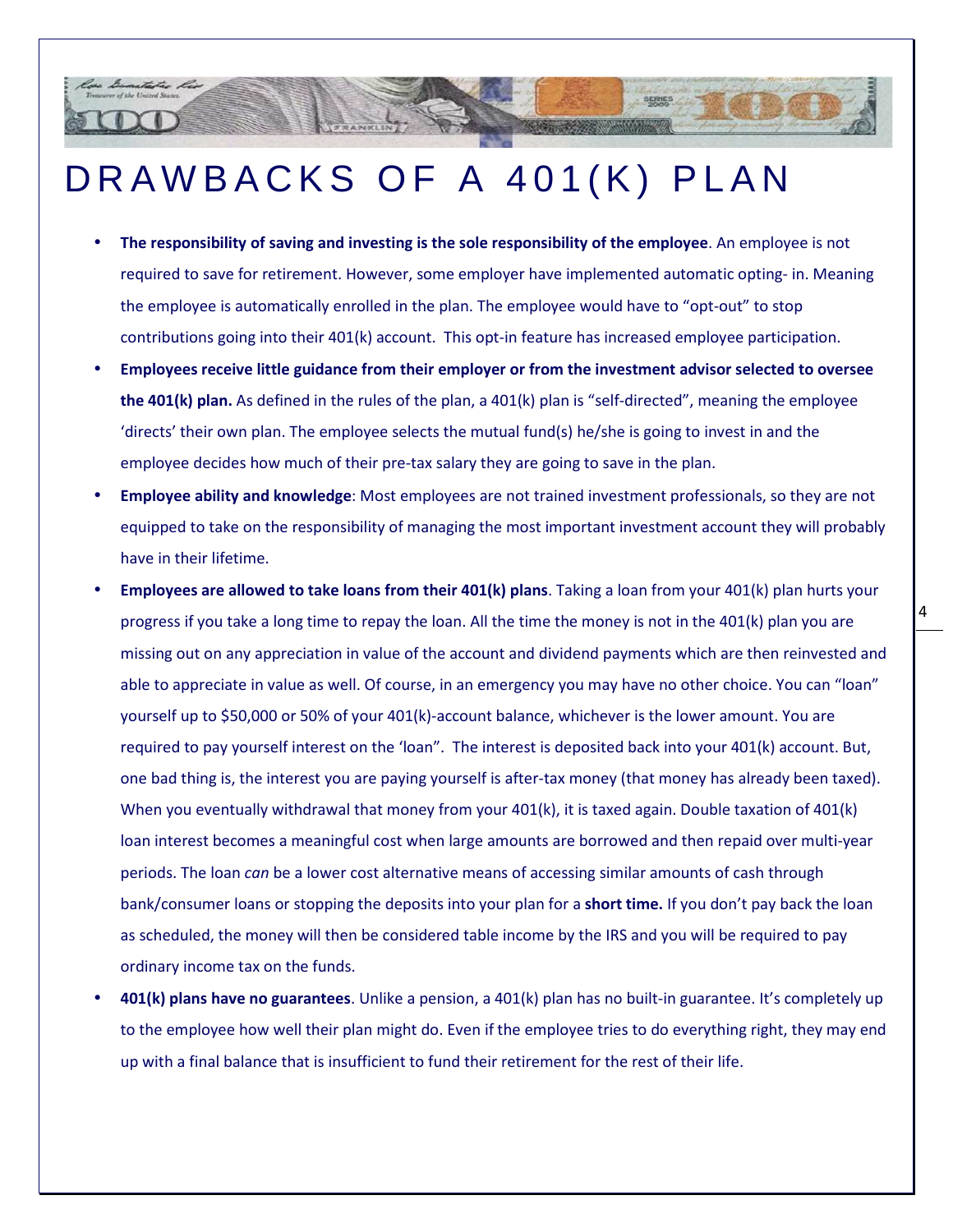### Drawbacks of a 401(k) Plan, continued…

• **FEES: 401(k) plan participants are at the mercy of mutual fund companies.** Mutual fund companies have had a monopoly on 401(k) plans since their creation in 1980. What happens when you have a monopoly? You have high fees. Only recently have retirement account fees come under scrutiny from regulators and because of the benefit of easily finding information on the internet. People are getting wise to excessive fees. In addition to mutual fund fees, costs to administer the plan are most often paid by the plan participants (the employees). If an employee did not have an employer match, it could be less expensive for an employee setup their own individual retirement account and pay a financial advisor to manage their account. It's an option every employee should look into. It could save you thousands. See table 1 below:



\* Financial Advisors get preferential pricing. They have access to lower priced fund share classes, that are not available to the public and have access to the full array of investments. If you work with a financial advisor, you will receive preferred pricing too. **Interesting Fact:** 

|                                                                                                                                                                                                            | <b>TABLE 1.</b>                                                                                                                        |                                                                                                            |  |  |  |  |
|------------------------------------------------------------------------------------------------------------------------------------------------------------------------------------------------------------|----------------------------------------------------------------------------------------------------------------------------------------|------------------------------------------------------------------------------------------------------------|--|--|--|--|
|                                                                                                                                                                                                            | Company managing your 401(k) Plan<br>versus Individual retirement account<br>(IRA) managed by Financial Advisor                        | Range of Fees and expenses<br>associated with a 401(k) Plan versus<br><b>Individual Retirement Account</b> |  |  |  |  |
|                                                                                                                                                                                                            | Mutual Fund Fees: 12-B1 fee, sales<br>charges, annual service charge, withdraw<br>before maturity charge,                              | 0.1% to 3.5%                                                                                               |  |  |  |  |
|                                                                                                                                                                                                            | Plan Administration Fees: annual fees,<br>one-time fees, transaction fees                                                              | 0.1% to 2.5%                                                                                               |  |  |  |  |
| ancial Advisors<br><b>preferential</b><br>ng.<br>have access to<br>er priced fund<br>e classes, that<br>not available to<br><b>public and have</b><br>ss to the full<br>y of investments.<br>u work with a | Your 401(k) fees at employer =                                                                                                         | 0.2% to 5.0%                                                                                               |  |  |  |  |
|                                                                                                                                                                                                            | Financial Advisor Fee to manage an IRA                                                                                                 | 0.25% to 1.25%                                                                                             |  |  |  |  |
|                                                                                                                                                                                                            | <b>Financial Advisor selected</b><br>funds/investments fees: range of fund<br>fees for best performing ETF's & Mutual<br>Funds for IRA | 0.0 % to 0.05%                                                                                             |  |  |  |  |
|                                                                                                                                                                                                            | Plan Administration Fees for an IRA                                                                                                    | \$12 annual account fee Pershing Bank of NY                                                                |  |  |  |  |
| ncial advisor, you<br>receive preferred                                                                                                                                                                    | Your IRA fees with financial advisor =                                                                                                 | $0.0\%$ to 1.30% + \$12 annual acct. fee                                                                   |  |  |  |  |
|                                                                                                                                                                                                            |                                                                                                                                        |                                                                                                            |  |  |  |  |

Institutional Share Class

This is the share class that is available only to financial professionals. It's fee (expense ratio) is always lower than an "A" share class, or any other share class.

5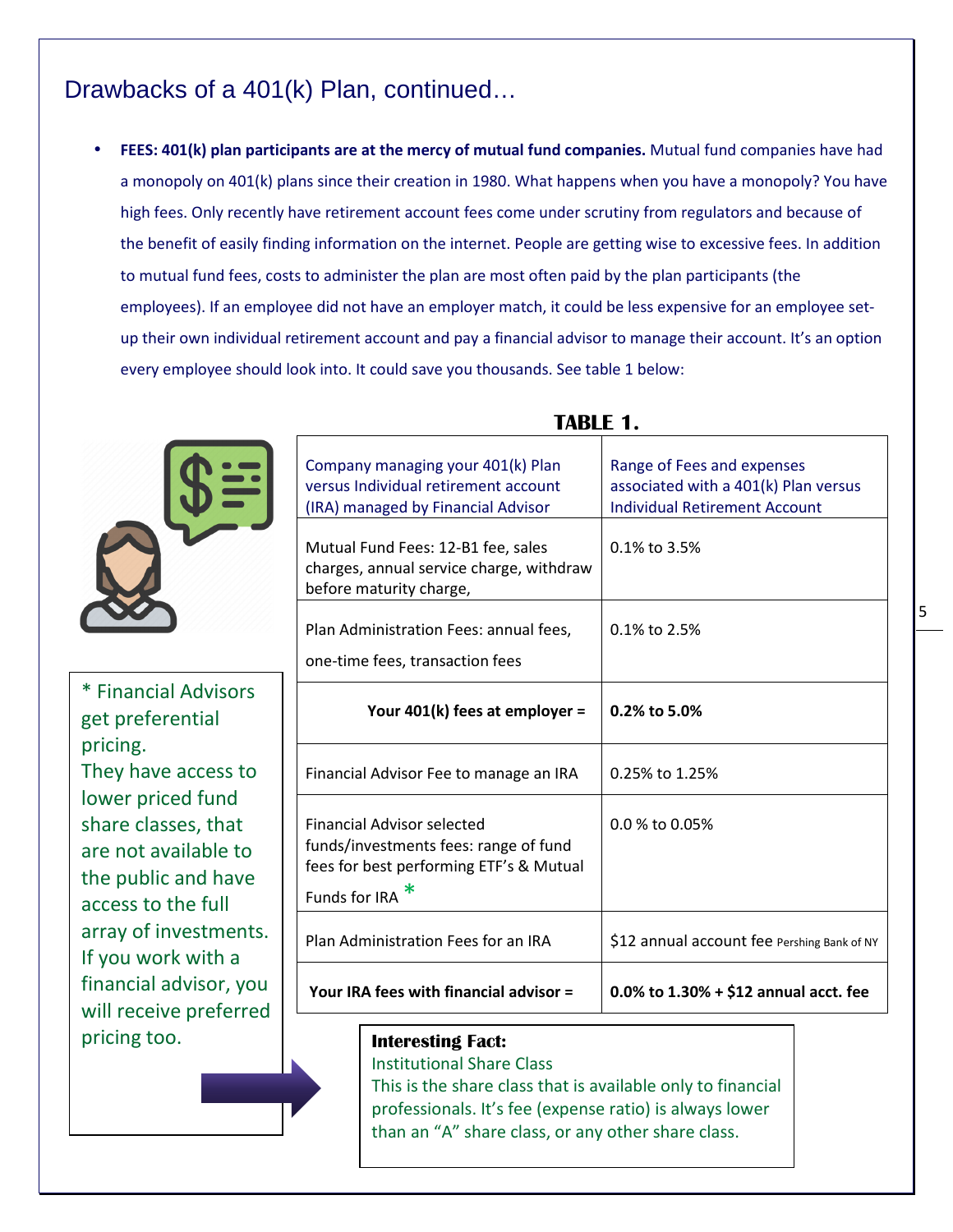## The cost of 401(k) plan fees over a lifetime

A recent study found that the typical American worker who earns a median salary starting at age 25

### **will pay about \$138,336 in 401(k) fees over their lifetime.**

The cost is even greater for high-income earners. These figures are reflective of average 401(k) fees, which estimates to be approximately 1% + of total plan assets.

Another study found that 401(k) participants pay an average all-in fee of 2.22% of their assets, but that there is a wide range between 0.2% and 5% (Source: Center for American Progress)

There is a way to reduce 401(k) fees without sacrificing returns. As independent advisers, we can shop from a number of asset custodians, and also find the best funds that also have the lowest expense ratios.

| A                                                                           | B                                    | $\mathbf{c}$                                     | D                                                  | в               | Е                                                                 | $\mathbf{c}$                                                | H                           |
|-----------------------------------------------------------------------------|--------------------------------------|--------------------------------------------------|----------------------------------------------------|-----------------|-------------------------------------------------------------------|-------------------------------------------------------------|-----------------------------|
| <b>Fund Name</b>                                                            | <b>Assets</b><br>(as of<br>01/31/20) | <b>Total</b><br><b>Expense</b><br>Ratio<br>(Net) | <b>Total</b><br><b>Expense</b><br>Ratio<br>(Gross) | $12b-1$<br>Fees | Sub-Transfer<br>Agent/<br>Shareholder<br>Servicing<br><b>Fees</b> | Common<br>Collective<br>Trust<br>Service<br><b>Payments</b> | <b>Total Paid</b><br>to ADP |
| State Street Cash Series US Government Fund - Class L.                      |                                      |                                                  |                                                    |                 |                                                                   |                                                             |                             |
|                                                                             | \$27,167.84                          | 0.75%                                            | 0.75%                                              | 0.00%           | 0.00%                                                             | 0.68%                                                       | 0.68%                       |
| PIMCO Total Return Fund - Class A                                           |                                      |                                                  |                                                    |                 |                                                                   |                                                             |                             |
|                                                                             | \$1,294.98                           | 1.05%                                            | 1.05%                                              | 0.25%           | 0.20%                                                             | 0.00%                                                       | 0.45%                       |
| DWS Global High Income Fund - Class S                                       |                                      |                                                  |                                                    |                 |                                                                   |                                                             |                             |
|                                                                             | \$13.052.24                          | 0.65%                                            | 0.76%                                              | 0.00%           | 0.25%                                                             | 0.00%                                                       | 0.25%                       |
| State Street Aggressive Strategic Balanced Sec Lending Series - Class VII   |                                      |                                                  |                                                    |                 |                                                                   |                                                             |                             |
|                                                                             | \$3,020.66                           | 0.87%                                            | 0.89%                                              | 0.00%           | 0.00%                                                             | 0.78%                                                       | 0.78%                       |
| State Street Conservative Strategic Balanced Sec Lending Series - Class VII |                                      |                                                  |                                                    |                 |                                                                   |                                                             |                             |
|                                                                             | \$111,771.57                         | 0.87%                                            | 0.91%                                              | 0.00%           | 0.00%                                                             | 0.78%                                                       | 0.78%                       |
| State Street Moderate Strategic Balanced Sec Lending Series Fund - CI VII   |                                      |                                                  |                                                    |                 |                                                                   |                                                             |                             |
|                                                                             | \$119.312.07                         | 0.87%                                            | 0.89%                                              | 0.00%           | 0.00%                                                             | 0.78%                                                       | 0.78%                       |
| AB Relative Value Fund - Class A                                            |                                      |                                                  |                                                    |                 |                                                                   |                                                             |                             |
|                                                                             | \$196.89                             | 0.90%                                            | 0.99%                                              | 0.25%           | 0.25%                                                             | 0.00%                                                       | 0.50%                       |
| DWS CROCI U.S. Fund - Class A                                               |                                      |                                                  |                                                    |                 |                                                                   |                                                             |                             |
|                                                                             | \$488.85                             | 0.99%                                            | 0.99%                                              | 0.25%           | 0.35%                                                             | 0.00%                                                       | 0.60%                       |
| Franklin Rising Dividends Fund - Class A                                    |                                      |                                                  |                                                    |                 |                                                                   |                                                             |                             |
|                                                                             | \$8,809.37                           | 0.87%                                            | 0.87%                                              | 0.25%           | 0.25%                                                             | 0.00%                                                       | 0.50%                       |
| State Street S&P 500 Index Securities Lending Series Fund - Class IX        |                                      |                                                  |                                                    |                 |                                                                   |                                                             |                             |
|                                                                             | \$0.00                               | 0.70%                                            | 0.70%                                              | 0.00%           | 0.00%                                                             | 0.50%                                                       | 0.50%                       |

# **Revenue Sharing**

Here's an example of a company's 401(k) plan statement. Revenue sharing is highlighted in red. What is revenue sharing? In this example, the plan administrator; ADP Company (you know, the company known for home alarms), is getting paid from the employee's funds in the plan. It's listed as a percentage of each fund. This is not a fair and transparent way to report expenses that employees are paying. Usually, employers or employees often don't realize the total cost. The revenue sharing is always charged as a percentage of plan assets. That means plan participants (employees) will automatically pay ADP higher and higher administration fees for the same level of service as their account grows. That's not fair, it's a rip-off!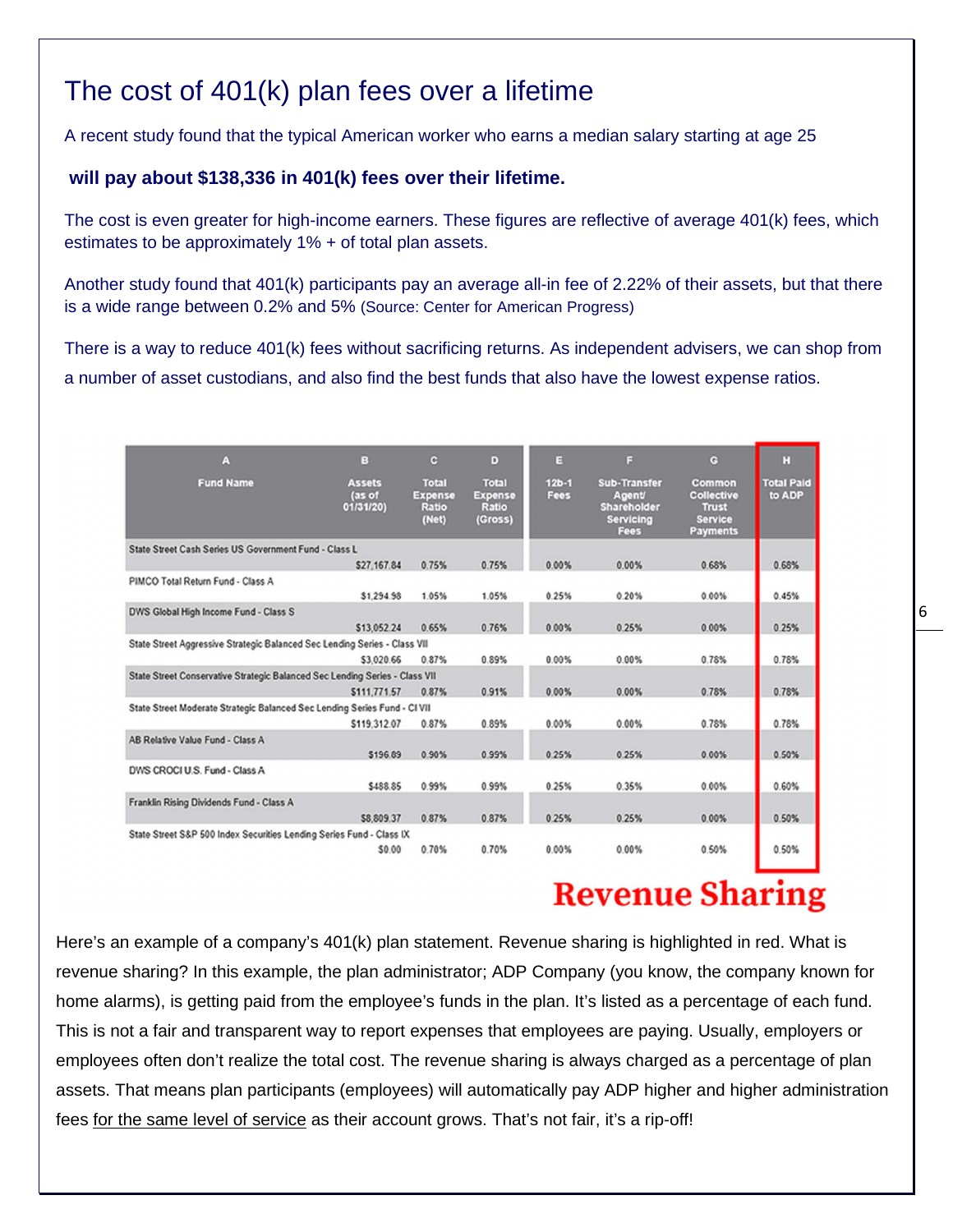### **I N T H E Y E A R**

# **203 5**

Social Security will begin to run out of m o n e y





### What will happen?

- Benefits will be cut
- Federal Gov. will borrow to pay benefits
- Age to get full benefit will be increased
- Payroll taxes to fund social security will increase
- Increase taxes on Social Security benefits
- Cut the cost of living (inflation) increases
- Increase required contribution rates



# SOCIAL SECURITY IS IN TROUBLE

# **W H A T I S C O N G R E S S D O I N G ?**

Congress has known about projected Social Security short comings since 1972, and has kicked the can down the road, instead of coming up with a permanent solution. The tail-end of the Baby Boomer generation that is poised to begin taking benefits in the next few years, will be the first to bear the brunt of cuts to their benefits.

The bottom line is that you cannot expect to receive the full benefit you are entitled to.

Gen X and Millennials will pay more into social security than past generations, but receive less benefits.

Another strain to the Social Security fund is disability benefits. A record 5.4 million workers and their dependents signed up to collect federal disability checks when President Obama took office in 2009.

As a result, the swelling ranks of the disabled became a drag on the economy. A White House report noted that because "workers on SSDI rarely return to the labor force," this can result "in a loss to society of the economic contribution those workers could have made."

As of 2019, there are now 8,378,374 people receiving disability payments.

### **I T ' S A N U N S U S T A I N A B L E P R O G R A M**

The Social Security system is now paying out more in total benefits than it collects in income.

Money has been borrowed repeatedly from the Social Security fund to keep disability insurance payments flowing.

A couple with average earnings turning 65 in 2010, would have paid \$600,000 in taxes, but would collect just \$579,000. Each year, this will get worse. You will pay a lot more into Social Security that you will collect.

By 2036, there will be almost twice as many older Americans as today from 43.2 million today to 78.1 million.

Considering these facts, you need to prepare for the possibility that Social Security will not be there for you.

Source: ssa.gov, Investor's Business Daily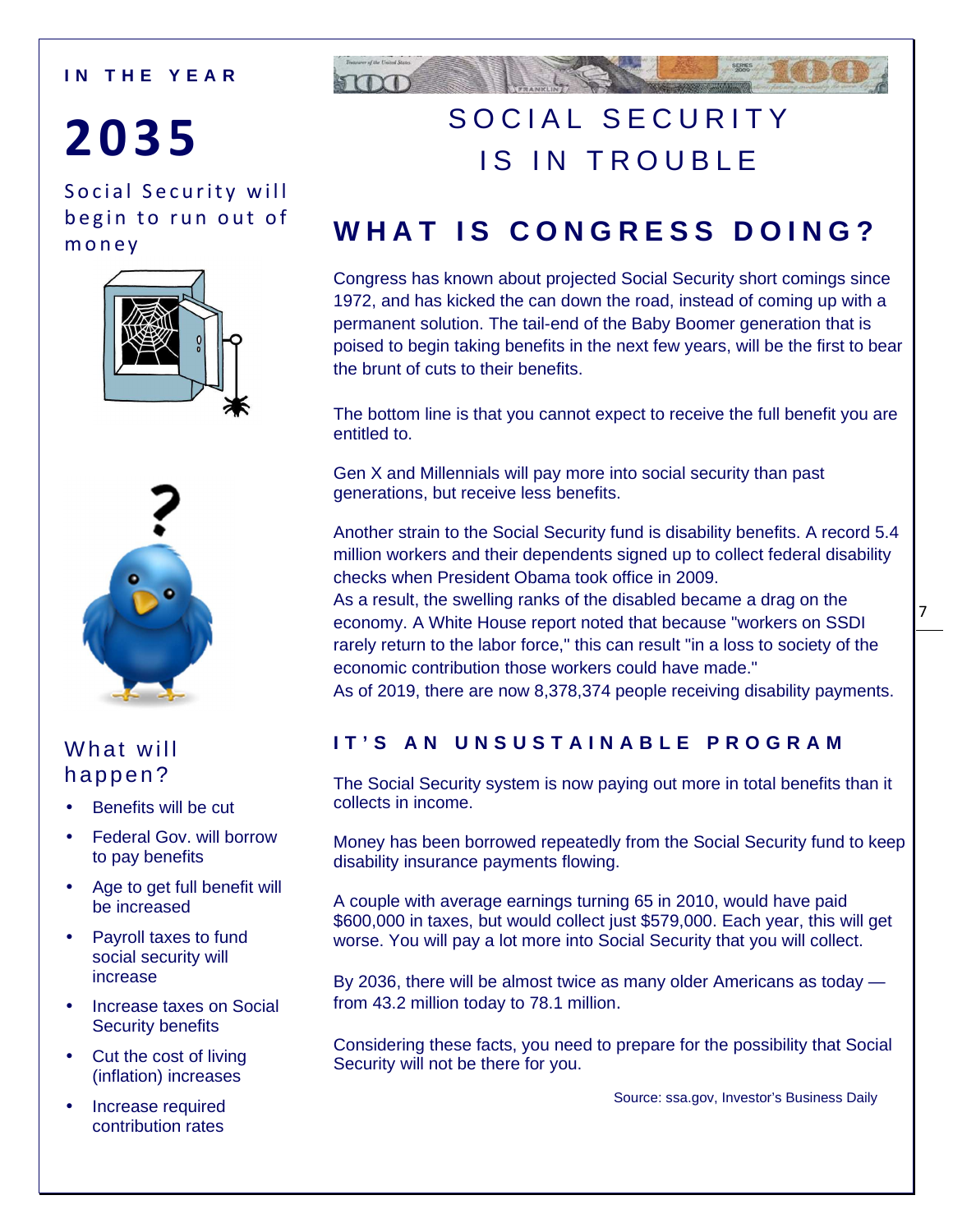### **401(k) Traps**

Fails as a retirement strategy

Was not designed to be the primary retirement account.

No stable returns.

No tax advantage: funds are taxed 100% at ordinary income tax rate, not the lower capital gains tax rate.

Your taxes will probably be higher, not lower, when your distributions are taxed.

Limited liquidity: Rules and penalties make accessing your funds difficult.

No guarantee: success is 100% dependent on you.

High fees & expenses



### **Social Security Traps**

You pay more into Social Security than you receive in benefits; it's a net-loss game.

You will not know your final monthly benefit: Congress will make changes.

Disability Insurance is an out of control program that hurts Social Security participants.

Social Security income is subject to income tax.

You don't want the government involved in

your finances for the rest of your life.

There is a better way to plan for retirement.

# **W H A T Y O U S H O U L D D O \***

Setting up and funding other investments is imperative to avoid the traps that 401(k)'s and Social Security presents. Unfortunately, even if you are selfemployed, you cannot avoid paying the Social Security tax on your income.

- Evaluate your 401(k) plan at your workplace with the assistance of a fiduciary financial planner. Determine the employer match, fees and expenses you are paying, and if it makes sense to fund an individual retirement account.
- A detailed projection of your earning potential and tax liability in future earning years, should be performed to assess possible strategies.
- Do a detailed assessment of your income and expenses to see the opportunities to save more.
- Set-up a Roth IRA account, to invest your after-tax income.
- Evaluate funding other investments that will provide more reliable appreciation and later, provide a guaranteed income.
- Review your current estate planning documents to assure proper tax planning strategies are in place to optimize tax savings, now and in the future.
- Review your current plan to look for opportunities to assure liquidity for some investments.

Note: this report is for informational purposes only and should not be taken as specific advice for your individual situation. Seek out the assistance of a registered financial planner to determine the right strategy for your situation. Qualified retirement accounts have many rules and restrictions to consider. Tax rules are known to change frequently. Consult a certified public account for specific tax rules for your situation.